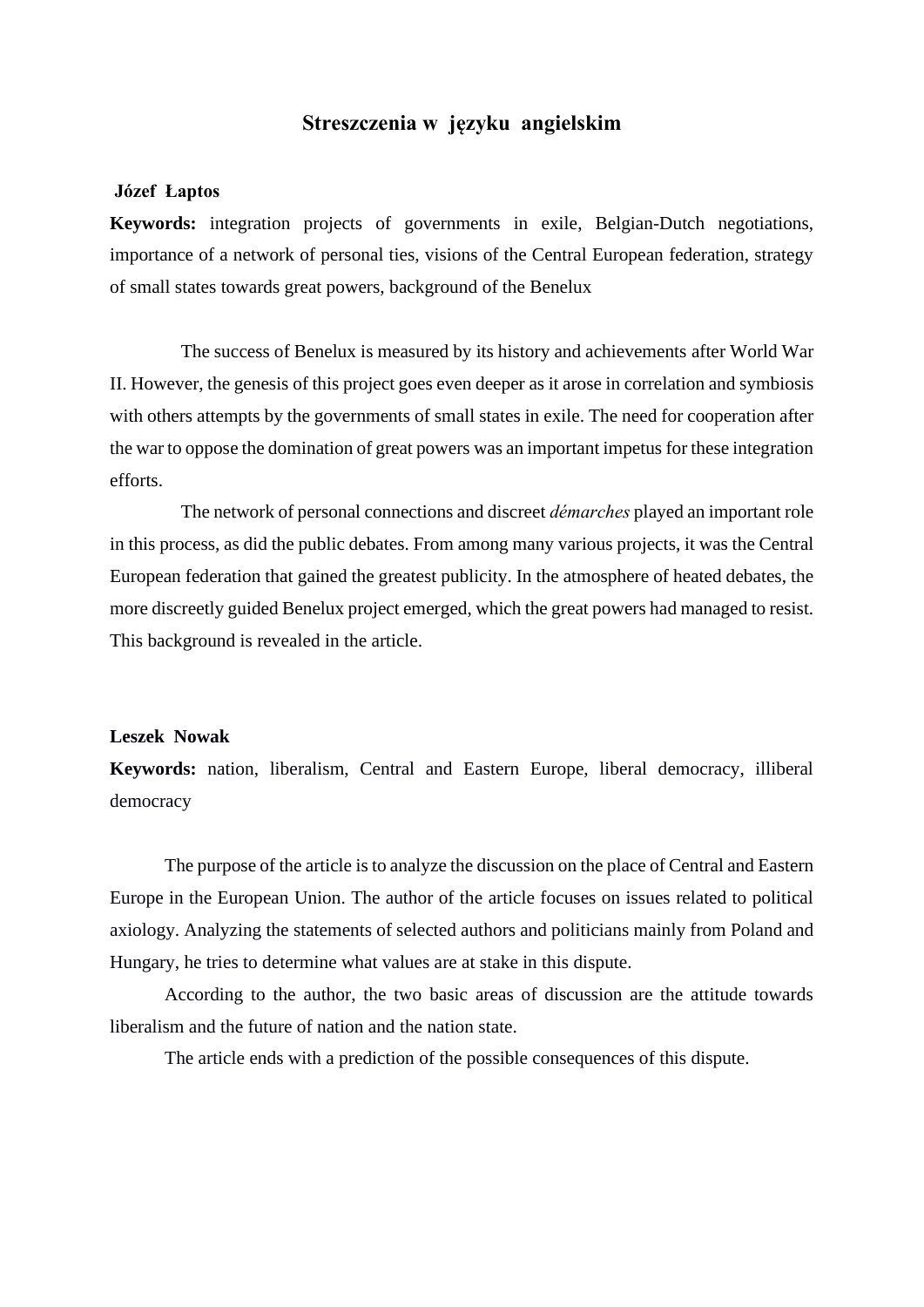# **Łukasz Łotocki**

**Keywords:** migration crisis, relocation, political discourse, ideology, political debate, discourse analysis, semiotic mediation.

The aim of the article is to reconstruct the main ideological assumptions present in the Polish political debate on the immigration crisis in Europe in 2015. The article also formulates research questions about the extent to which the ideological beliefs manifested by the participants in the debate posed a risk of falsifying (distorting) the image of reality, as well as about the ways in which specific ideological beliefs were imposed on the public opinion and political opponents.

The main method used in the article is a qualitative politological discourse analysis based on elements of the mediation approach proposed by Tomasz Piekot. The identification of the main ideological assumptions present in the language of political messages was carried out taking into account the generalized division between supporters and opponents of the participation of the Polish state in the implementation of the relocation and resettlement mechanism established in 2015 at the forum of the European Union.

The analysis was based on theoretical considerations concerning the category of ideology, as well as the relationship between the categories of politics, ideologies, language and political debate. The analysis shows that in the case of both main sides of the political dispute on the topic addressed, there were simplifications, generalisations, metaphors or hyperboles distorting the image of reality caused by the ideological assumptions made. Both supporters and opponents of relocation and resettlement resorted to instrumental linguistic behaviours motivated by ideology in order to achieve the assumed main political goal. The issue of the Polish state's participation in the implementation of the relocation mechanism was automatically and excessively simplified by attempts to identify it with such issues as humanitarianism, security and European solidarity.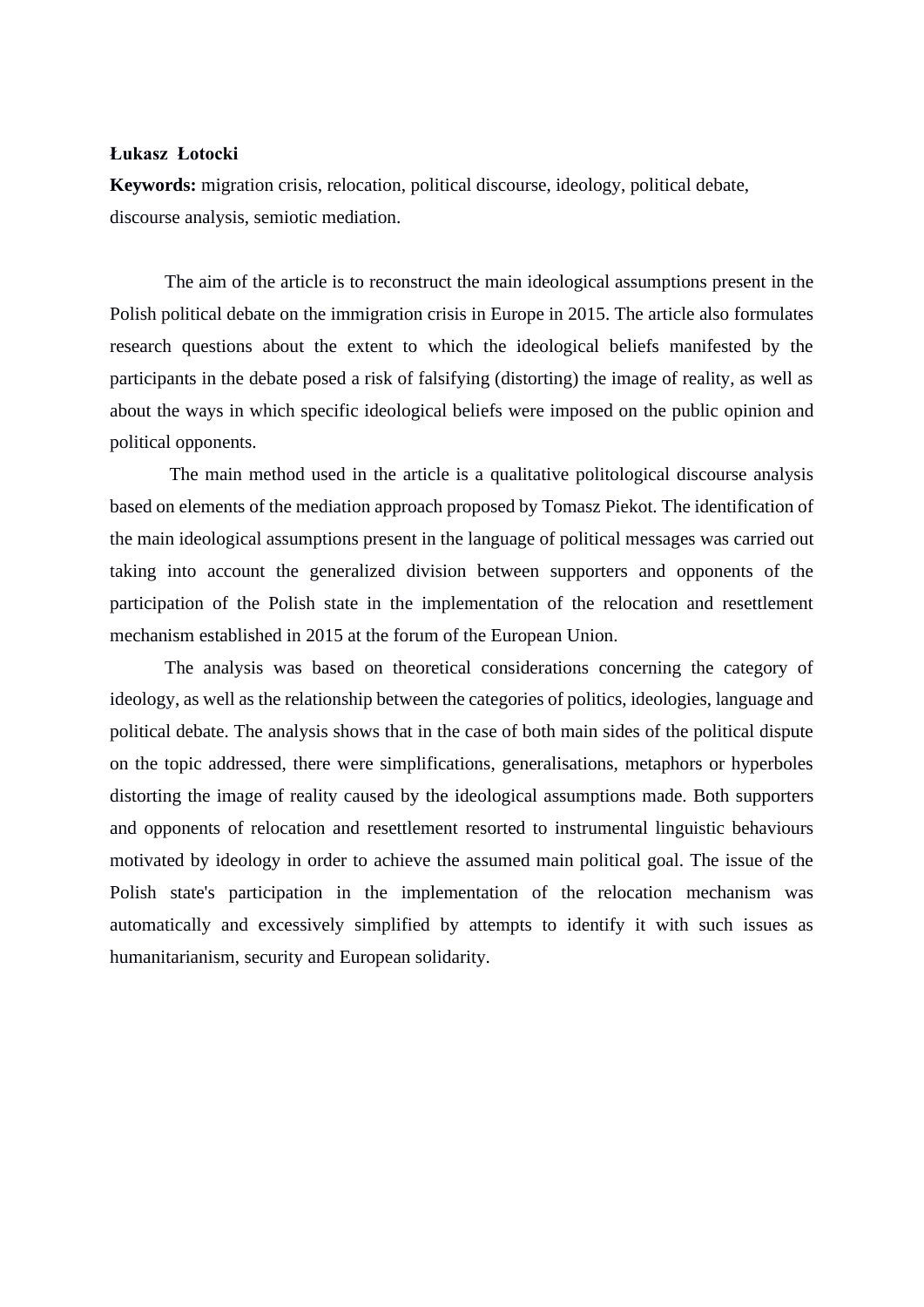## **Magdalena Bogucewicz**

**Keywords:** migration crisis, Balkan route, Republic of Serbia, European integration EU

The aim of this article is to determine the impact of the migration crisis on integration of the Republic of Serbia with the European Union. Since 2015, Western Balkans have been affected by migratory pressure which has significantly shaped the relations between the countries of this region and the EU. In light of this research problem, the author formulates a hypothesis that increased migratory flows in Serbia can serve as an opportunity in further efforts by Serbian authorities to join the European Union. In pursuing this research objective the main existing challenges on Serbia's path to membership in European structures are analysed.

The author presents the process of building the EU migration and asylum policy, as well as the development of Serbian institutional and legal instruments in the field of migration, with particular emphasis on the stage of including the European acquis into the national legal framework. The analysis of the immigration phenomenon in Serbia in the context of the migration crisis and the solutions introduced by local and European authorities are followed by an attempt to assess and predict whether the circumstances dictated by the migration crisis will contribute to or hamper Serbia's further accession processes with the European Union.

In the course of work on the article, methods and techniques characteristic of political sciences are used, including document analysis and quantitative data analysis. The results of the conducted research indicate that the migration crisis contributes to the strengthening of Serbia's position in further negotiations with the EU.

## **Kinga Białek**

**Keywords**: Turkish Republic of Northern Cyprus, President Tatar, the EU, Republic of Cyprus, Turkish Cypriot Community, negotiation, EU foreign policy

The accession of Cyprus to the EU changed the nature of the dispute on the island. As a result the government from the north stopped perceiving the Union as a neutral player. Despite EU help, it accuses the EU of bias and uneven treatment of the two communities. However, the EU is limited in its activities due to Greece and the Republic of Cyprus blocking any EU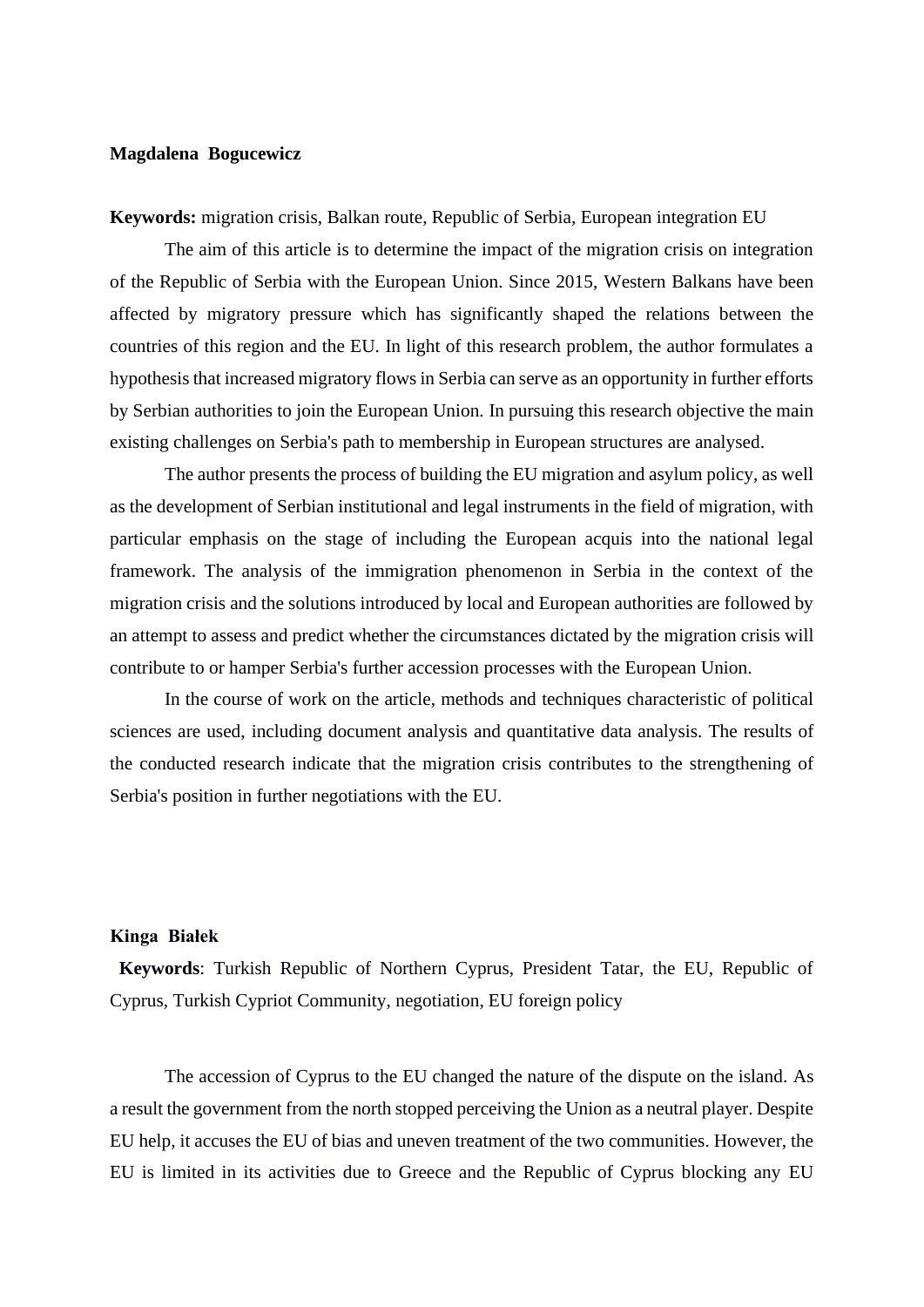cooperation with the TRPC Government, because in the future it could help Turkish Cypriots in obtaining international recognition. The fifth president of the Turkish Republic of Northern Cyprus, Ersin Tatar, used the weariness of the Turkish Cypriot communities with endless negotiations to build a new narrative around the conflict - the creation of two independent states. On April 27, 2021, in Geneva, an informal meeting of  $5 + 1$  took place, during which Tatar presented his vision of the political solution of the impasse on the island.

The aim of the article is to present the EU policy towards the Cypriot Turkish community during the 17 years of the presence of Cyprus in the EU in order to provide an insight into the changing moods of Turkish Cypriots and the rhetoric used by their representatives. Since 2004, the EU has demonstrated an inconsistency in its policy and a lack of plan to solve the dispute on the island, despite the fact that it has the ability to use its skills, knowledge and competences, as could be seen during the round of negotiations in 2017 in Crans Montana. Turkish Cypriots still show pro-EU tendencies, however, time works to the disadvantage of the federal solutions supported by the Union and the perception of the organization itself.

The text is based on an analysis of the source material especially EU legal acts pertaining to the Republic of Cyprus and the community of Turkish Cypriots, as well as the official statements of the TRNC government – in the part which characterizes the policy pursued by Ersin Tatar.

## **Ewa Szczepankiewicz-Rudzka**

**Keywords:** European Union, Tunisia, free trade area

The Deep and Comprehensive Free Trade Area agreements (DCFTA) are an instrument for implementing the European Neighbourhood Policy adopted in 2004. Their main goal is to enhance a wider integration of the countries of the Southern and Eastern Partnership into the Community market in order to strengthen stability, security and prosperity of the associated countries. Thus, the DCFTA goes beyond the framework of the Association Agreements concluded in the 1990s. They offer broader cooperation beyond the Free Trade Area for industrial goods and promote regulatory harmonisation in areas that affect trade, especially sanitary and phytosanitary regulations, customs and border procedures, competition and public procurement regulations.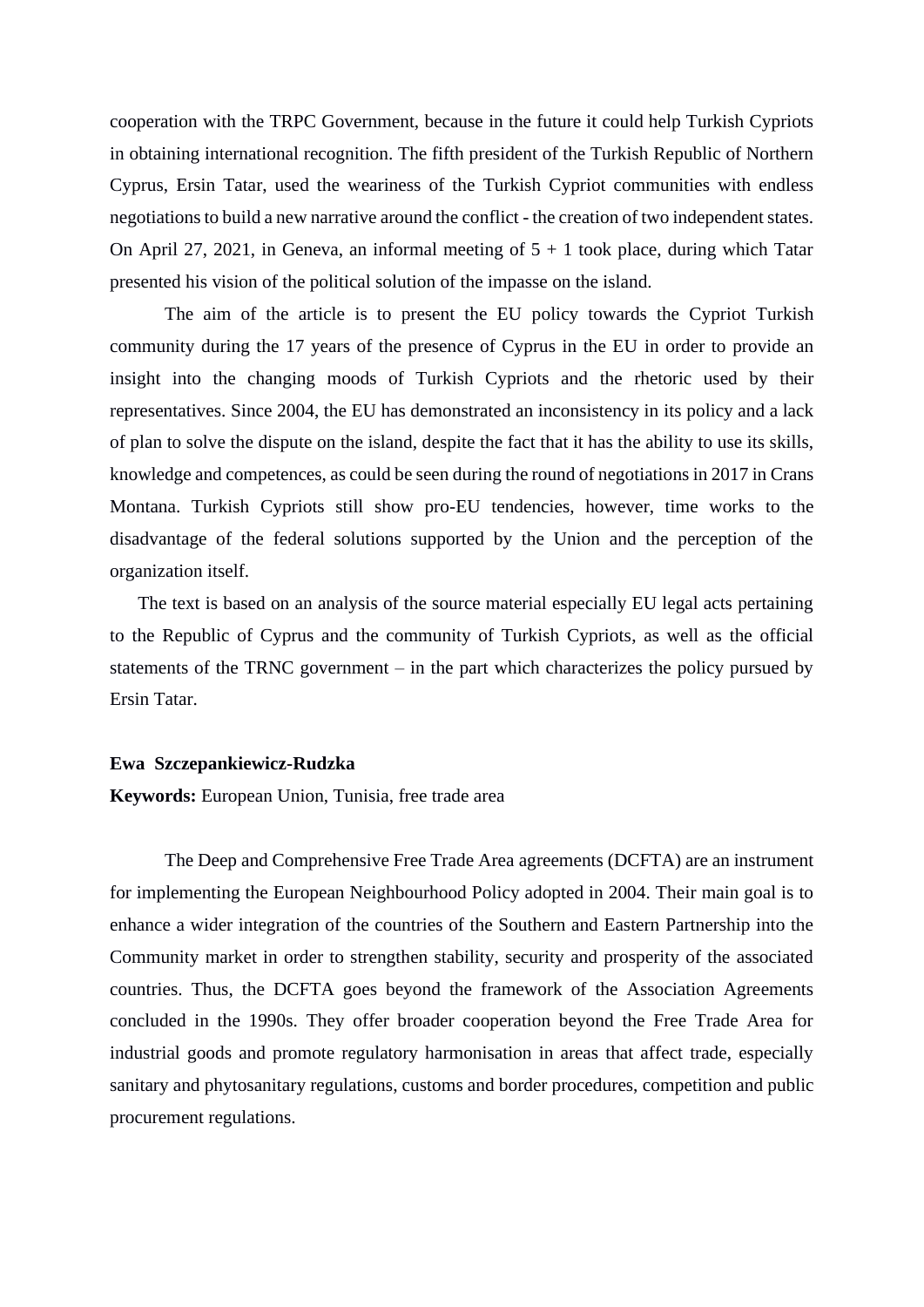Negotiations for an agreement with Tunisia began in 2016 and have not been concluded to this day. The proposed agreement raises a lot of controversy about both the scope and the negotiating practices of the stronger partner.

Based on content analysis, including media discourse, systemic, economic and legal analysis, three research questions were formulated: (1) Is the adopted model of trade liberalisation in the form of a free trade area beneficial to the Tunisian economy in the long term?; (2) Are asymmetry and differentiation in approach – the solutions adopted in the DCFTA - individualistic tailor-made solutions that sufficiently protect the weaker Tunisian economy?; (3) Does the EU use pressure methods and cautious approach in negotiations to model relations with the countries around it?

The answers to these questions will help to confirm the hypothesis that the DCFTA is an asymmetric free trade agreement whose model, projected results and adopted tactics do not serve the interests of Tunisia.

## **Małgorzata Czermińska**

**Keywords:** Common commercial policy, trade power, international trade, multilateral trading system, preferential trade agreements, the European Union

A commercial policy is an important indicator of the economic standing of a state pursuing that policy and an indicator of the course of its foreign and economic policy. Cardinal importance in the development of the EU's position as a leading power in trade and through trade is attached to the EU's common commercial policy (CCP). This article aims to demonstrate the significance of the common commercial policy to the EU's position in the international scene as a trade power.

The research hypothesis formulated in the article is that the EU is a trade power both in and through trade, is capable of influencing other states' policy and builds its position because of the trade policy it pursues. The EU is a power in trade, which means that access to the EU market is used to boost the exports of its own goods, capital and services and a power through trade, which entails the export of EU legal regulations and standards.

Empirical (indirect observation and description) and general methods, including deduction and induction, were used to achieve the aim of the study. Research techniques such